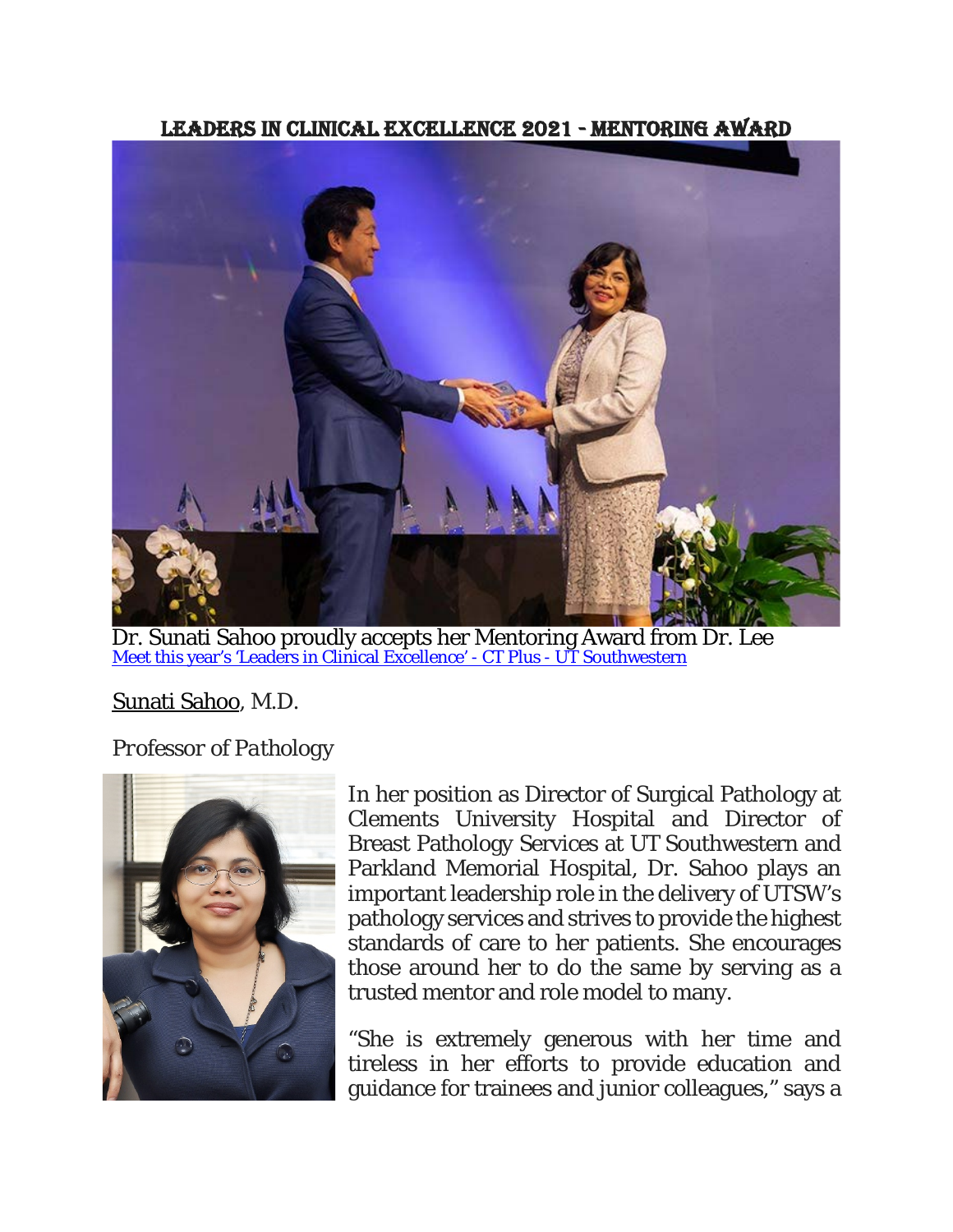mentee. "What sets her apart is her passion for helping, guiding, and mentoring."

Indeed, during her decade on the UT Southwestern faculty, Dr. Sahoo has built a reputation as someone who is personable, approachable, encouraging, and always willing to help – someone who has a strong desire to help those less experienced learn and succeed.

"When I was a junior faculty member, Dr. Sahoo provided me with guidance and advice and shared her experience in conducting translational research," the mentee recalls. "The experience and insight she generously shared with me was



invaluable in developing my academic career."

Word of Dr. Sahoo's reputation is apparently getting around. A mentee maintains that Dr. Sahoo's enthusiasm for pathology and her engaging teaching style are qualities that attract trainees to pathology and to UTSW for residency and fellowship. "My medical school class has a record-breaking eight students applying to pathology residency, which can be attributed in part to Dr. Sahoo and other pathology faculty who have a passion for mentoring students," the mentee says.

It's mentorship with purpose, of course: to provide excellent patient care. "Dr. Sahoo has been pivotal in standardizing an excellent breast pathology program," says a colleague. "She is always available, ready, and willing to discuss a patient, a pathway, or a process that experienced a hiccup, and she never displays any annoyance with detailed requests to review a specific finding (even one that keeps her here way after hours!). She is widely recognized as an expert in her field."